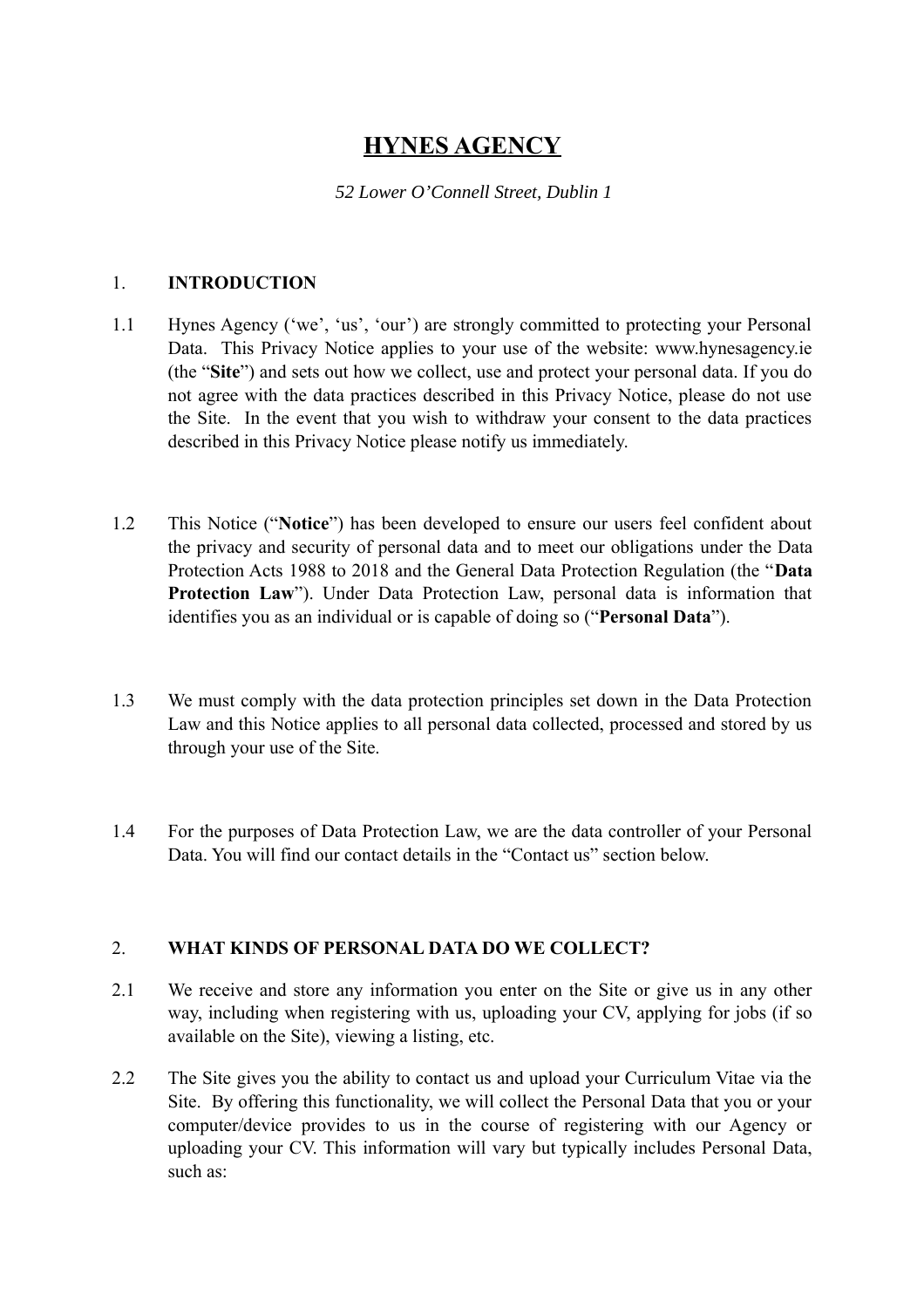- your first and last name
- your e-mail address
- your age
- your gender
- your mailing address (including town/city and county)
- telephone number
- your qualifications
- previous work experience
- the country in which you reside
- the names and contact details of referees

## 3. **LEGAL BASIS FOR PROCESSING**

3.1 Given the varied functionality of each Site we rely on the following legal basis under Data Protection Law in processing your Personal Data:

| <b>Legal Basis</b>                | <b>Example</b>                                                                                                                                                                                                                              |
|-----------------------------------|---------------------------------------------------------------------------------------------------------------------------------------------------------------------------------------------------------------------------------------------|
| performance of a contract         | If you apply for a role via a Site we will<br>process your Personal Data to the extent<br>required to deliver the service requested.                                                                                                        |
| compliance with legal obligations | We may need to disclose your identity<br>and other Personal Data to comply with<br>a request from law enforcement, An<br>Garda Síochána / PSNI, police or other<br>government agencies or court order.                                      |
| Legitimate interests              | We may disclose your identity and other<br>relevant Personal Data in connection<br>with any complaint regarding your use<br>of a Site. This is necessary in order to<br>protect us from any liability in relation<br>to your use of a Site. |

# 4. **HOW WE GATHER DATA AND PERSONAL DATA**

4.1 We gather Personal Data through your interaction with us (for example, when you contact us via email or through the Site).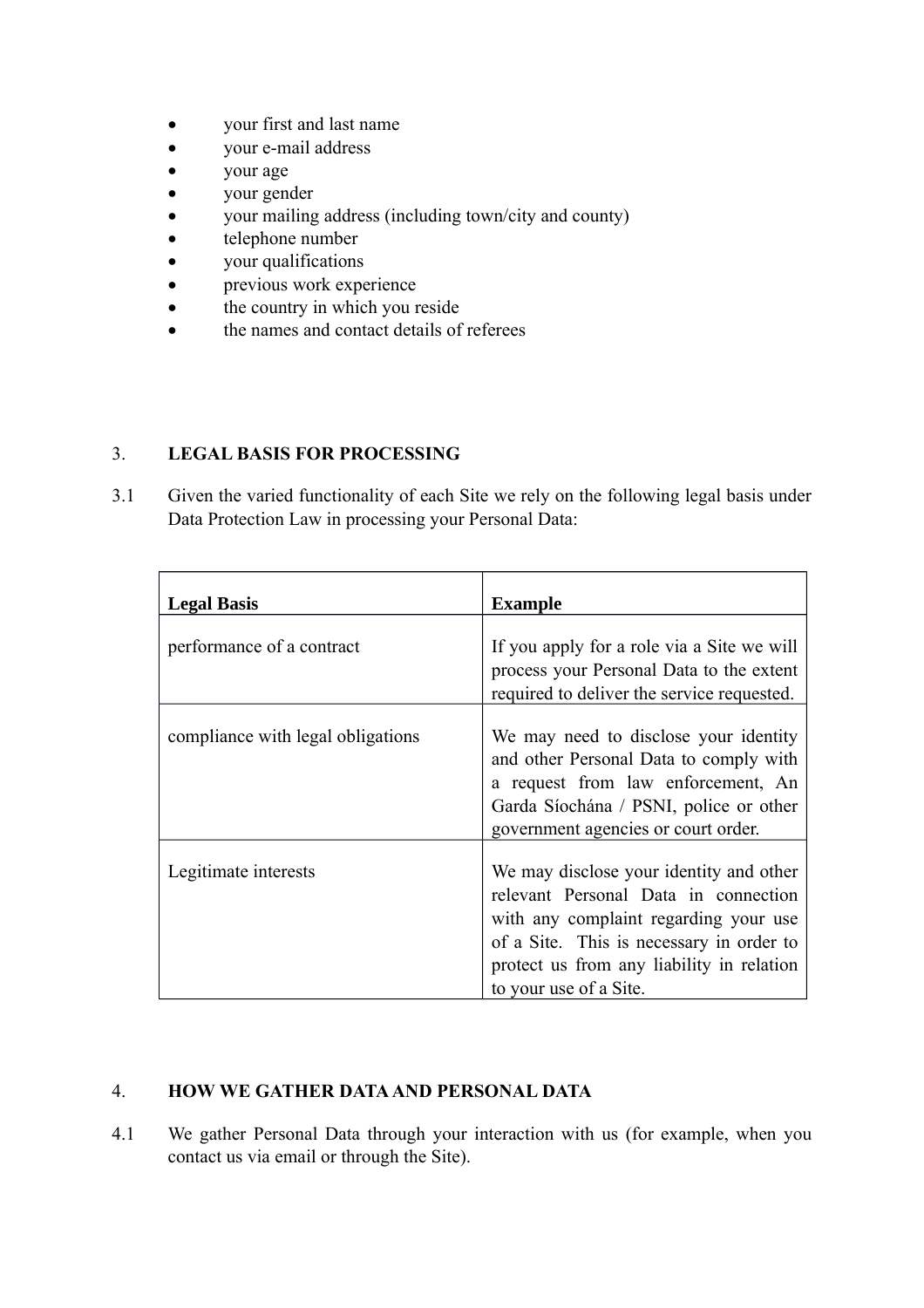4.2 We do not require registration for access to the site. For general web-browsing no individual user will be identifiable from such information that will be used to ensure the web site reflects the needs of users. Certain statistical information is available to us via our internet service provider for administration and trouble-shooting purposes. This includes the IP and logical address of the server visitors are using. We may also use temporary "session" cookies. This information collected may be used to enable us to enhance, maintain and resolve any problems with our server and website. Visitors have an opportunity to send us information via this website through the "Contact Us" page or by clicking the e-mail link. By choosing either of these, you may be providing us with personal information. This information will only be used by us for the purposes for which it was provided by you and/or any reasonable incidental purpose.

#### 5. **HOW WE MAY USE YOUR PERSONAL DATA**

5.1 Except as disclosed in this Privacy Notice, we will not disclose Personal Data that we collect to any parties other than those with whom we partner or are affiliated with, without your consent. Except as disclosed below, we will not sell, share, trade, rent, or give away your Personal Data.

#### **Information you provide**

- 5.2 We may use your Personal Data to process any requests made by you (for example, by contacting a potential employer on your behalf following your request to do so), respond to your inquiry, and communicate with you in respect of job applications when necessary. We may also use information you provide to communicate with you for other administrative purposes, to prevent or detect abuses of our terms of use, and to enable third-parties to carry out technical or other functions on our behalf as well as any other purpose that we may disclose to you at the point at which we request your Personal Data.
- 5.3 If you contact us via the Site, or in any other way, we may retain the correspondence and the information it contains, such as:
	- your name
	- e-mail address
	- the reason for contacting us

We may use the information to:

- respond to your inquiry
- to notify you of related job opportunities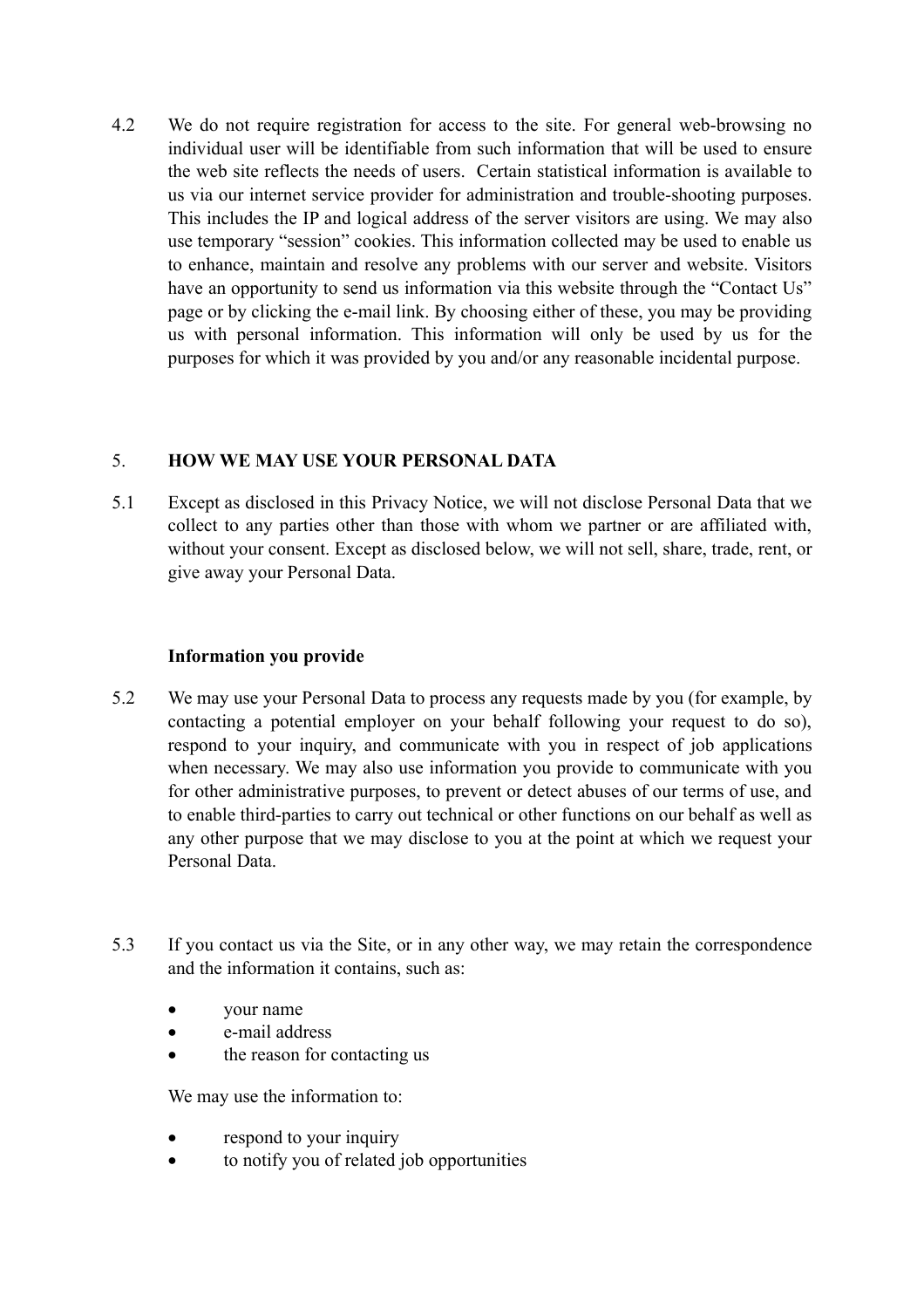When you contact us, we will request your affirmative, positive consent to use your contact information for all business purposes. In the event you do not consent to the use of your contact information for business purposes, your data will not be used for those purposes. If you provide your consent but subsequently do not wish to receive notifications about related opportunities, or otherwise want to restrict the use of information you provide to us, please send us an e-mail at the address listed below.

#### **Other websites**

- 5.4 The Site interfaces social media websites such as Facebook and may use social media plugins (e.g., the Facebook "Like" button) to facilitate social media functions.
- 5.5 If you are a member of a social media platform or website, and log in to such social media or platform, the interfaces may allow the social media platform or website to connect your visit to the Site to your Personal Data. The social media plugins also may allow the social media website to share information about your activities on the Site with other users of their social media platform. We have no control over the information that other websites or social media websites or plugins collect, store, or use. Before you choose to access other websites from the Site or "like" or share information from the Site through any social media platform or website, please be certain that you review the privacy notice of that social media platform or website.

#### **Do we disclose Personal Data to anyone else?**

- 5.6 We shall disclose your information to third parties only when you have authorised us to do so, it is necessary as part of business practices or when there is a legal or statutory obligation to do so. Whenever we disclose information to third parties, we will only disclose that amount of personal information necessary to meet such business need or legal requirement. Third parties that receive your information from the us must satisfy us as to the measures taken to protect the personal data such parties receive, in accordance with Data Protection Law and as stated in this Privacy Notice. Appropriate measures will be taken to ensure that all such disclosures or transfers of your information to third parties will be completed in a secure manner and pursuant to contractual safeguards.
- 5.7 We may also change our ownership or corporate organisation while providing the Site. As a result, we may transfer your information to another company that is affiliated with us, with which we have merged, or which has acquired all or some of our assets. We will advise you if such a change of ownership or change of corporate structure takes place and we will update this Privacy Notice accordingly.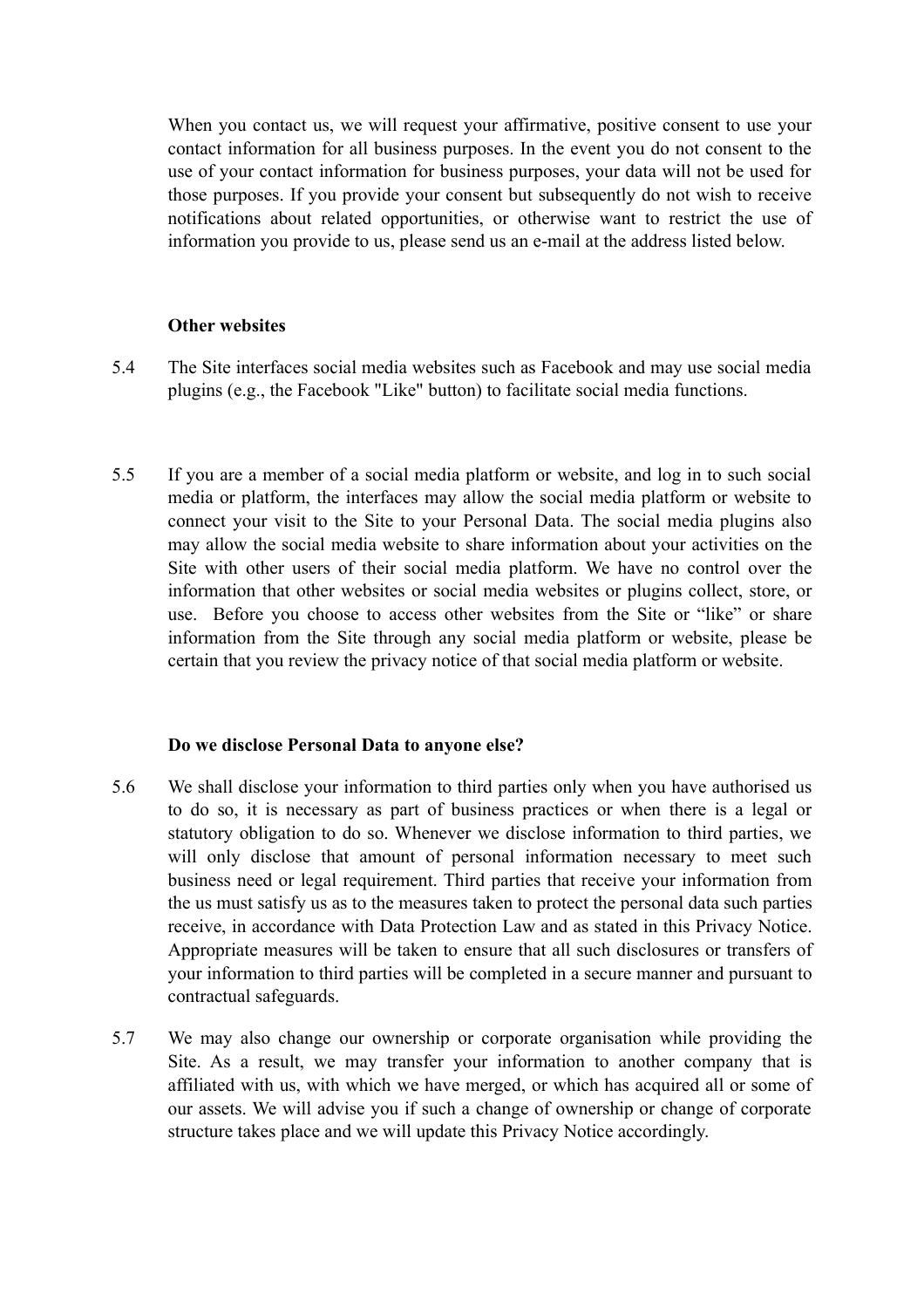- 5.8 We may provide information, when obliged to do so under the Data Protection Law and in response to properly made requests, for example, for the purpose of the prevention and detection of crime, and the apprehension or prosecution of offenders. We may also provide information for the purpose of safeguarding national security. In the case of any such disclosure, we will do so only in accordance with the Data Protection Law.
- 5.9 We may also provide information when required to do so by law, for example under a court order, and may transfer data to legal counsel where same is necessary for the defence of legal claims.
- 5.10 We may also disclose your identity or any Personal Data in connection with any complaint regarding your use of the Site.

#### 6. **HOW LONG DO WE KEEP PERSONAL DATA?**

- 6.1 The period for which we retain information varies according to the use of that information. In some cases, there are legal requirements to keep data for a minimum period of time. Unless specific legal requirements dictate otherwise, we will retain information no longer than is necessary for the purposes for which the data were collected and processed (as described above).
- 6.2 Personal Data may be provided by you when registering with our Agency. Personal Data provided by you when registering with us will be held for as long as we are actively working on your behalf. Following termination of this professional relationship, your Personal Data shall continue to be retained for a period of seven years following the date of termination of this professional relationship in accordance with Irish statutory limitation periods. Personal Data provided without registration with be retained for as long as you remain active and for a thirty day period of inactivity, following the expiry of which time we will contact you and, unless we hear from you, the data will continue to be retained for a period of seven years following that date in accordance with Irish statutory limitation periods. Following the expiry of this limitation period any Personal Data held by us will be destroyed.

## 7. **HOW DO WE PROTECT DATA ABOUT YOU WHEN IF IS TRANSFERRED OUT OF EUROPE?**

- 7.1 Our Site is published in Ireland and is governed by Data Protection Law and Irish law.
- 7.2 Our website does not transfer data outside of the EEA for any purpose. We do not transfer any Personal Data outside of the EEA for any purpose.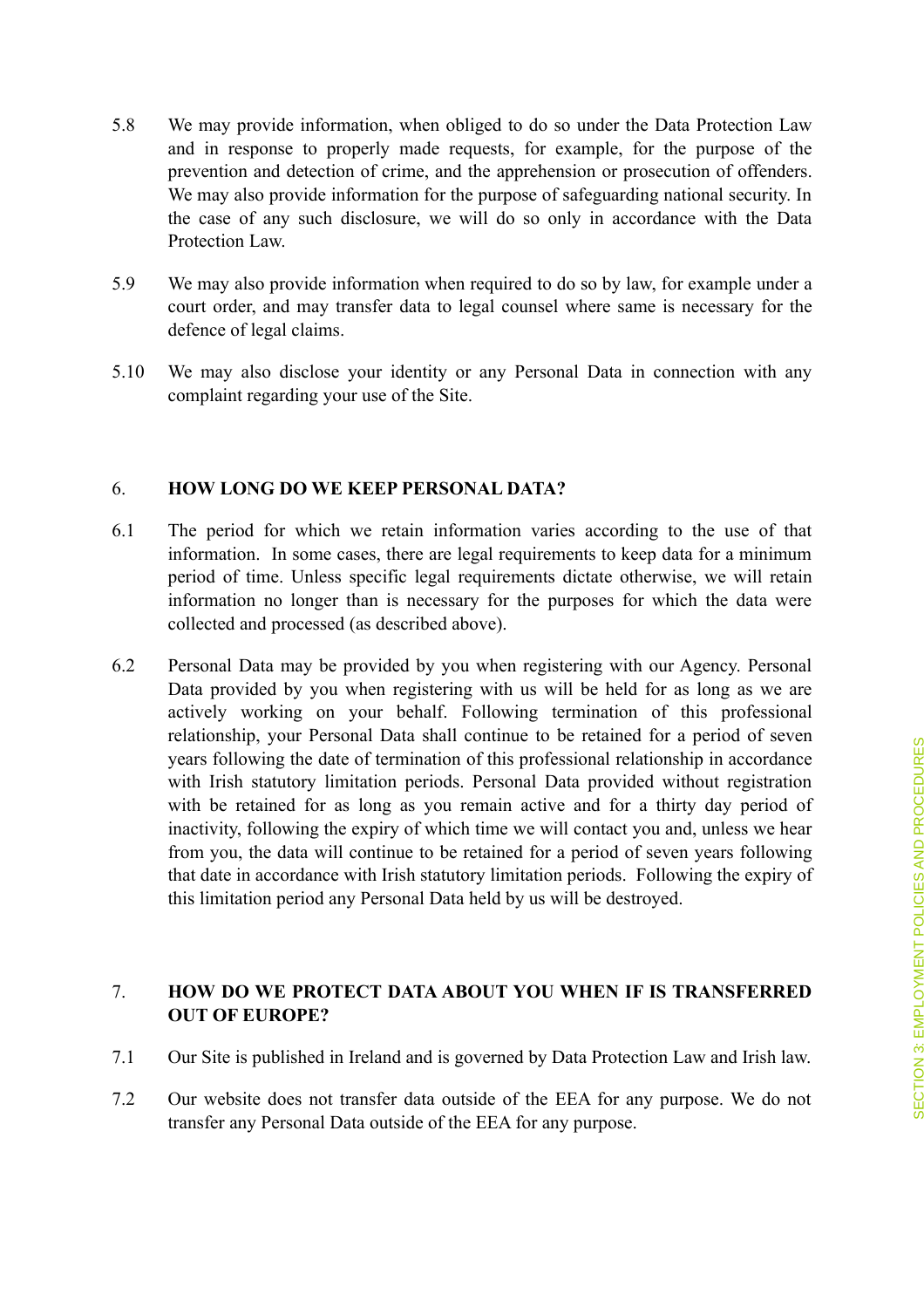7.3 If this changes at any point in the future, this Privacy Notice will be updated to take account of this change. Note that in this event, any transfer of Personal Data outside of the EEA shall be made through transfer mechanisms approved or allowed for under Data Protection Law and we shall take all necessary steps to ensure that there is adequate protection, as required by Data Protection Law.

# 8. **HOW YOU CAN EXERCISE YOUR RIGHTS IN RESPECT OF PERSONAL DATA WE HOLD ABOUT YOU**

## **Your rights**

- 8.1 We shall vindicate all your rights under Data Protection Law. These rights are as follows:
	- Your right to withdraw your consent to the processing of Personal Data at any time
	- your right to request from us access to personal data and to have any incorrect personal data rectified
	- your right to the restriction of processing concerning you or to object to processing
	- your right to have your personal data transferred to another service provider
	- your right to have personal data erased (where appropriate)
	- information on the existence of automated decision-making, if any, as well as meaningful information about the logic involved, its significance and its envisaged consequences

Vindication of your rights shall not affect any rights which we may have under Data Protection Law.

## **Exercising your rights, managing information and opting out**

- 8.2 You may update or change information related to your file by sending us an updated CV or an e-mail to clairemcnamaradatacontroller@hynesagency.ie. You may always opt-out of receiving future e-mail messages from us or request that your information be removed by e-mailing us at the address provided above.
- 8.3 You can update or correct your Personal Data, remove it from our system or exercise any of your rights by making a request to us in writing or by email at clairemcnamaradatacontroller@hynesagency.ie. If for some reason access is denied, we will provide an explanation of why access has been denied.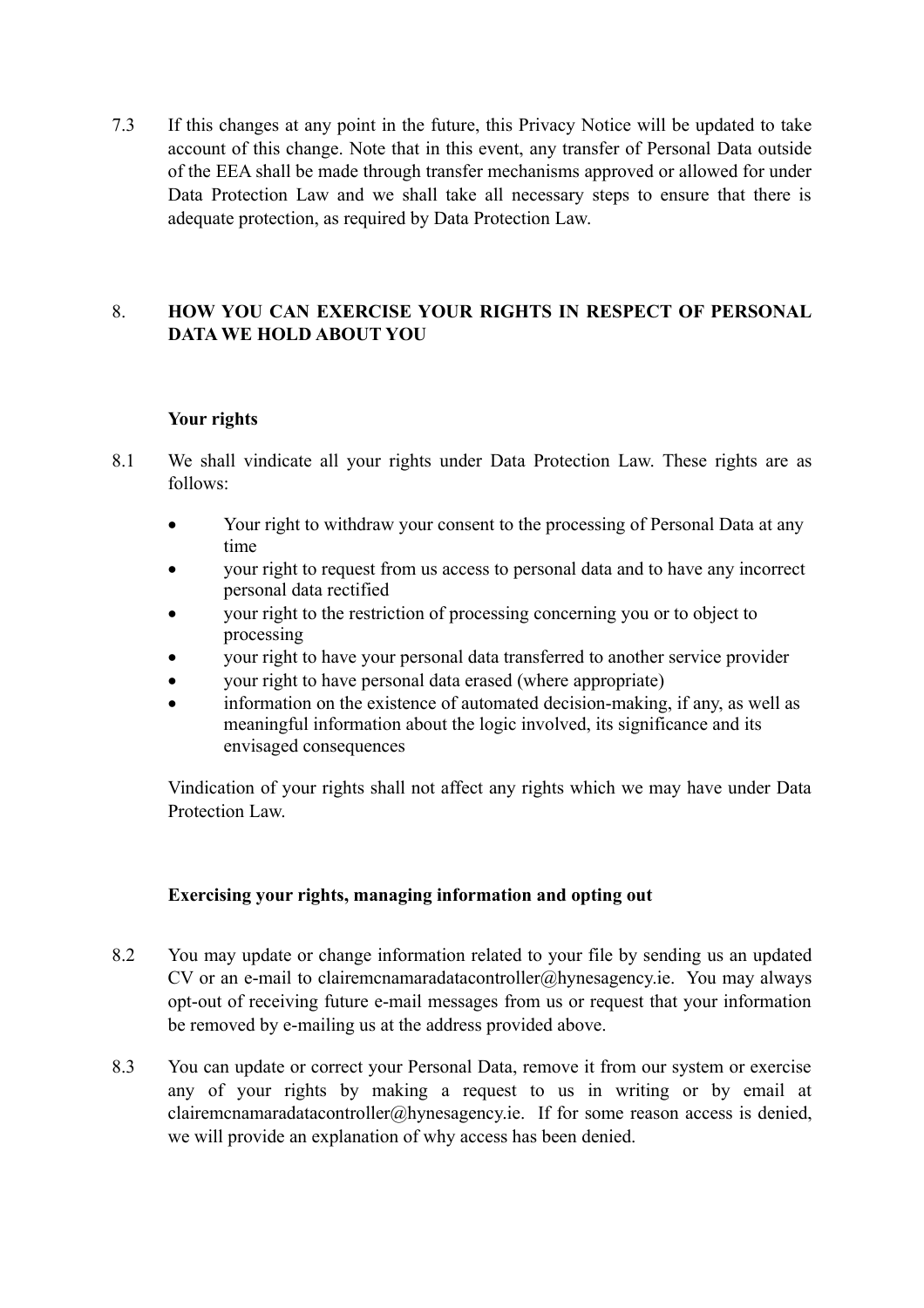8.4 We will confirm your request within 21 days of receipt, and process your request within 30 days of receipt.

## 9. **HOW DOES THE SITE PROTECT PERSONAL INFORMATION ABOUT YOU?**

- 9.1 We employ reasonable appropriate administrative, technical, personnel procedural and physical measures to safeguard Personal Data against loss, theft and unauthorised uses access, uses or modifications. Security and testing are performed on systems containing personal data to verify control effectiveness. Security of these systems are monitored continuously.
- 9.2 When you make requests or upload your CV via our site we offer the use of a secure server. Personal information collected via the Site is stored in secure operating environments. While we try our best to safeguard your information once we receive it, no transmission of data over the Internet or any other public network can be guaranteed to be 100% secure. It is important for you to protect against unauthorized access to your password and to your computer. Be sure to sign off when finished using a shared computer.

# 10. **HOW CAN YOU MAKE A COMPLAINT ABOUT THE USE OF PERSONAL DATA?**

- 10.1 Complaints on the use, retention and disposal of personal data can submitted via email to Claire McNamara, Data Controller.
- 10.2 As a user of the Site you also have the right to lodge a complaint with the Data Protection Commission.

#### 11. **REVIEW**

11.1 This Notice will be reviewed and updated from time to time to consider changes in the law and the experience of the Notice in practice. Any and all changes will be advised to customers and, if necessary, we will obtain your consent prior to applying any changes to any Personal Data collected from you prior to the date the change becomes effective. Your continued use of our Site after such changes will be subject to the then-current Notice. We encourage you to periodically review this Privacy Notice to stay informed about how we collect, use, and disclose personal information.